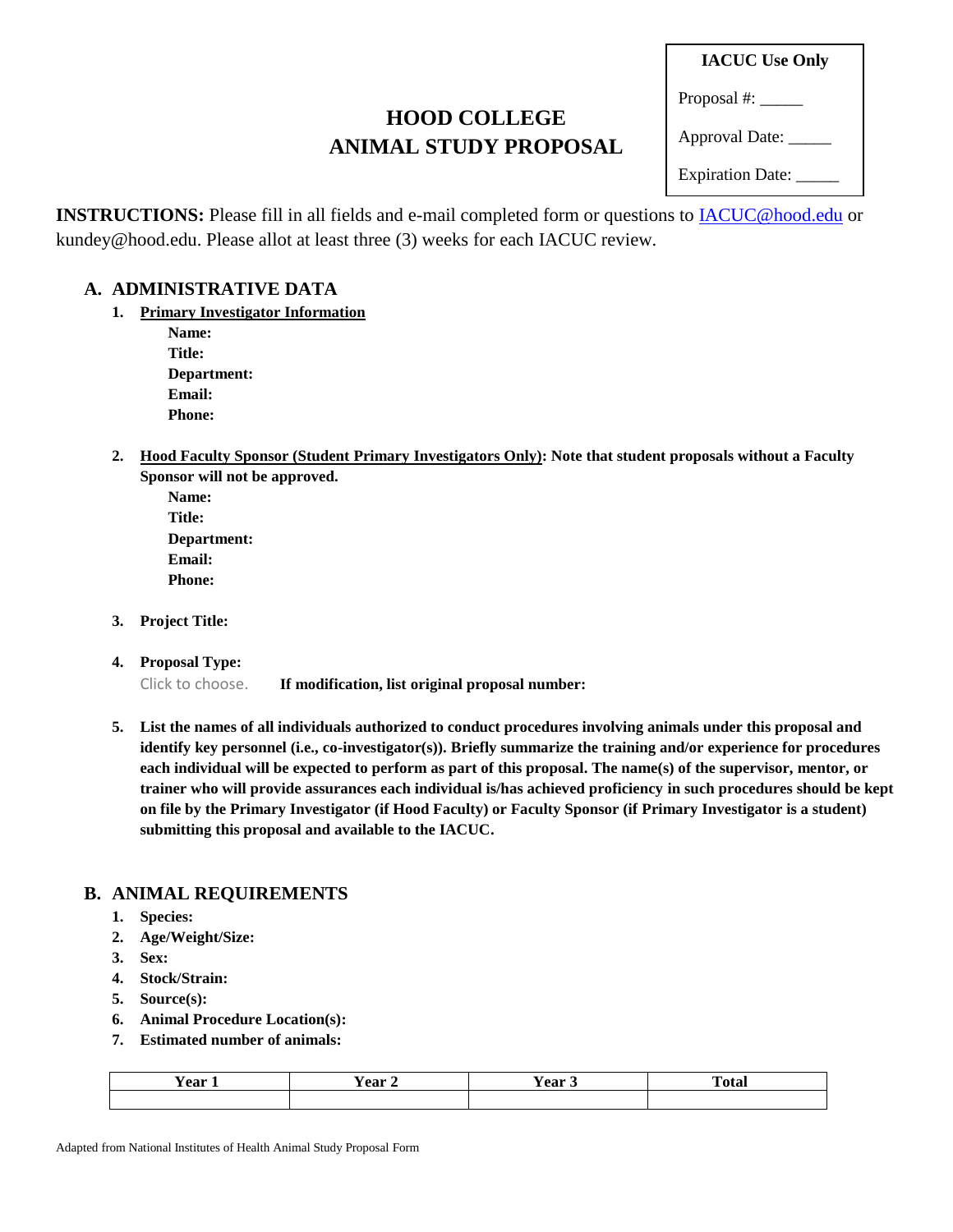**C. STUDY OBJECTIVES: Provide no more than a 300-word summary of the objectives of this work. Why is this work important/interesting? How might this work benefit humans and/or animals? This should be written such that a nonscientist can easily understand it. Please eliminate or minimize abbreviations, technical terms, and jargon. Where necessary, they should be defined.**

#### **D. RATIONALE FOR ANIMAL USE**

- **1. Explain your rationale for animal use.**
- **2. Justify the appropriateness of the species selected.**
- **3. Justify the number of animals to be used.**

## **E. DESCRIPTION OF EXPERIMENTAL DESIGN AND ANIMAL PROCEDURES:**

- **1. Briefly explain the experimental design and specify all animal procedures. This description should allow the IACUC to understand the experimental course of an animal from its entry into the experiment to the endpoint of the study. Refrain from using jargon or technical terms. If jargon or technical terms must be used, define them clearly.**
- **2. Does your experiment include injections or inoculations, blood withdrawals, minor surgical procedures that do not invade a body cavity or nonsurvival surgical procedures (other surgical procedures should be noted in Section F), restraint, or animal identification methods (i.e., cage tags, ear marking, etc.)? If so, please describe and justify.**
- **3. Will the animal(s) in the study be exposed to any specific hazard(s)? Please consider pathogens such as viruses, bacteria, or malignant cells, as well as chemicals, carcinogens, recombinant DNA, and radioactive materials. Specify the hazard(s) and describe the precautions that will be taken to safeguard the welfare of the animal(s) and minimize their distress. Describe the precautions that will be taken to minimize risk to researchers, areas where animals are housed, and laboratories. How will biohazardous materials (including animal wastes and carcasses) generated by this study be decontaminated and/or disposed of? If applicable, please include documentation indicating that biological materials are not contaminated and that a Safety Officer or specialist with knowledge of the hazardous agent has reviewed the study.**
- **4. Does your experiment include any potentially painful or distressful effects? If so, please specify.**
- **5. If procedures are expected to cause significant symptomatology or are potentially lethal, specify experimental endpoint criteria (i.e., tumor size, percentage body weight gain/loss, inability to eat/drink, behavioral abnormalities, etc.) Death as an endpoint must always be scientifically justified.**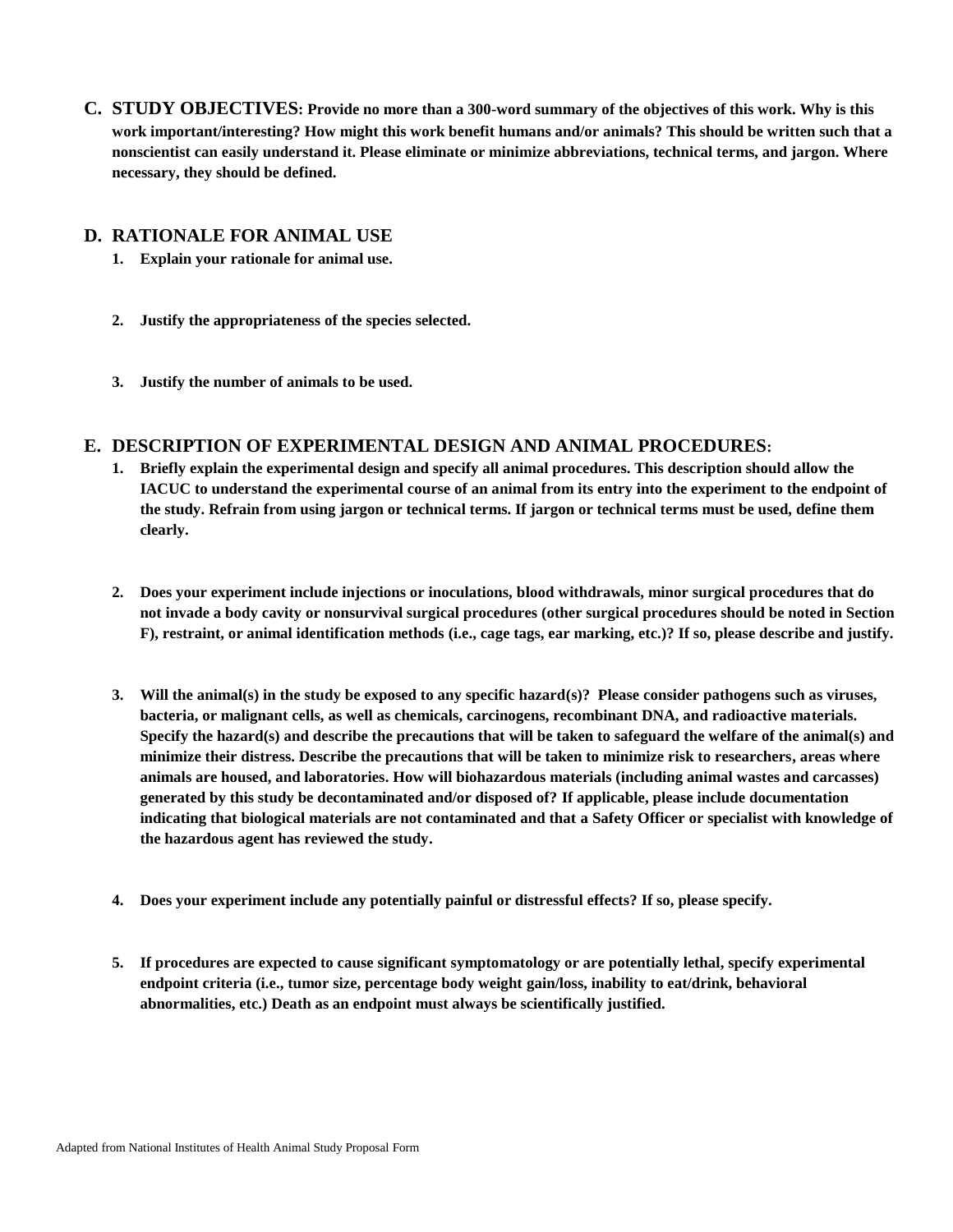- **F. MAJOR SURVIVAL SURGERY: Does your experiment include major survival surgery? If yes, address the following:**
	- $\bullet$ **Identify and describe the surgical procedure(s) to be performed. Include the aseptic methods to be utilized.**
	- **Who will perform surgery and what are their qualifications and/or experience?**  $\bullet$
	- **Where will surgery be performed?**  $\bullet$
	- **Describe post-operative care required, including consideration of the use of post-operative analgesics. Indicate the responsible individual(s).**
	- **Will major survival surgery have been performed on any animal prior to being placed in this study?**  $\bullet$
	- **Will more than one major survival surgery be performed on an animal while on this study? If yes, justify.**

**NOTE: You will need to keep a surgical log of these activities. This log must be provided to the IACUC upon request. The log must be kept up to date at all times and should contain for each animal a record of the kinds and amounts of drugs administered, surgical procedures performed, complications encountered, and eventual cause of death. Dates and names of researchers should accompany each entry.**

### **G. RECORDING PAIN OR DISTRESS CATEGORY**

**1. The IACUC is responsible for applying [U.S. Government Principle IV for the "](http://grants.nih.gov/grants/olaw/references/phspol.htm#USGovPrinciples)***Utilization and Care of Vertebrate [Animals Used in Testing, Research, and Training"](http://grants.nih.gov/grants/olaw/references/phspol.htm#USGovPrinciples)* **: "***Proper use of animals, including the avoidance or minimization of discomfort, distress, and pain when consistent with sound scientific practices, is imperative.***" Unless the contrary is established, investigators should consider that procedures that cause pain or distress in humans may cause pain or distress in other animals. Mark the appropriate category(ies) and indicate the approximate number of animals in each. Proposals involving unrelieved Pain or Distress (USDA Column E) generally are considered inappropriate for research of any kind at Hood College.**

| <b>Mark One</b> | <b>Number of Animals Used Each Year</b>                          | Year 1 | Year 2 | Year 3 |
|-----------------|------------------------------------------------------------------|--------|--------|--------|
|                 | USDA Column C: Minimal, Transient, or No Pain or Distress        |        |        |        |
|                 | USDA Column D: Pain or Distress Relieved by Appropriate Measures |        |        |        |

- **2. USDA Column D Proposals Only: Describe your consideration of alternatives to procedures causing more than momentary or slight pain or distress to the animals and your determination that alternatives were not available. Please note that Primary Investigators must certify that no valid alternative was identified to any described procedures that may cause more than momentary pain or distress, whether it is relieved or not. Delineate the methods and sources used in the search below. Database references must include databases (2 or more) searched, the date of the search, period covered, and keywords used.**
- **H. ANESTHESIA, ANALGESIA, TRANQUILIZATION: For animals indicated in Section G: Column D (Pain or distress relieved by appropriate measures), specify the anesthetics, analgesics, sedatives, or tranquilizers to be used. Include the name of the agent(s), the dosage, route and schedule of administration.**
- **I. METHOD OF EUTHANASIA OR DISPOSITION OF ANIMALS AT STUDY'S END: Indicate the proposed method of euthanasia or disposition of animals at the conclusion of the study. If a chemical agent is used, specify the dosage and route of administration. If the method(s) of euthanasia include those not recommended by the**  *[AVMA Guidelines on Euthanasia](http://www.avma.org/issues/animal_welfare/euthanasia.pdf)***, provide justification why such methods must be used. Indicate the method of carcass disposal.**